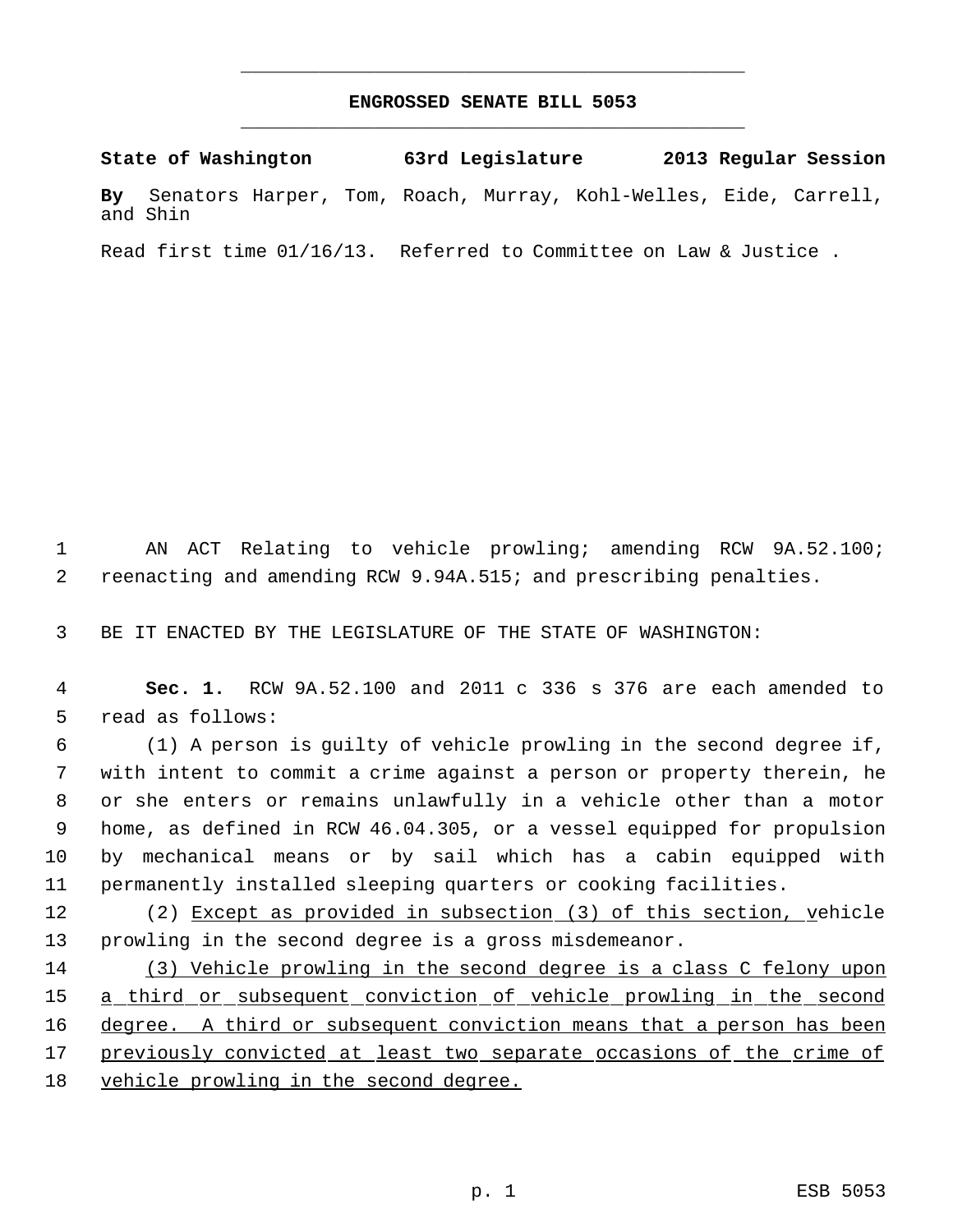| 1  | (4)     | Multiple counts of yehicle prowling (a) charged in the same                 |
|----|---------|-----------------------------------------------------------------------------|
| 2  |         | charging document do not count as separate offenses for the purposes of     |
| 3  |         | charging as a felony based on previous convictions for vehicle prowling     |
| 4  |         | in the second degree and (b) based on the same date of occurrence do        |
| 5  |         | not count as separate offenses for the purposes of charging as a felony     |
| 6  |         | based on previous convictions for vehicle prowling in the second            |
| 7  | degree. |                                                                             |
|    |         |                                                                             |
| 8  | Sec. 2. | RCW 9.94A.515 and 2012 c 176 s 3 and 2012 c 162 s 1 are                     |
| 9  |         | each reenacted and amended to read as follows:                              |
| 10 |         |                                                                             |
|    |         |                                                                             |
| 11 |         | TABLE 2                                                                     |
| 12 |         | <b>CRIMES INCLUDED WITHIN</b>                                               |
| 13 |         | EACH SERIOUSNESS LEVEL                                                      |
| 14 | XVI     | <b>Aggravated Murder 1 (RCW</b>                                             |
| 15 |         | 10.95.020                                                                   |
| 16 | XV      | Homicide by abuse (RCW 9A.32.055)                                           |
| 17 |         | Malicious explosion 1 (RCW)                                                 |
| 18 |         | 70.74.280(1)                                                                |
| 19 |         | Murder 1 (RCW 9A.32.030)                                                    |
| 20 | XIV     | Murder 2 (RCW 9A.32.050)                                                    |
| 21 |         | Trafficking 1 (RCW 9A.40.100(1))                                            |
| 22 | XIII    | Malicious explosion 2 (RCW                                                  |
| 23 |         | 70.74.280(2)                                                                |
| 24 |         | Malicious placement of an explosive 1                                       |
| 25 |         | (RCW 70.74.270(1))                                                          |
| 26 | XII     | Assault 1 (RCW 9A.36.011)                                                   |
| 27 |         | Assault of a Child 1 (RCW 9A.36.120)<br>Malicious placement of an imitation |
| 28 |         |                                                                             |
| 29 |         | device $1 (RCW 70.74.272(1)(a))$                                            |
| 30 |         | Promoting Commercial Sexual Abuse                                           |
| 31 |         | of a Minor (RCW 9.68A.101)                                                  |
| 32 |         | Rape 1 (RCW 9A.44.040)                                                      |
| 33 |         | Rape of a Child 1 (RCW 9A.44.073)                                           |
| 34 |         | Trafficking 2 (RCW 9A.40.100(2))                                            |
| 35 | XI      | Manslaughter 1 (RCW 9A.32.060)                                              |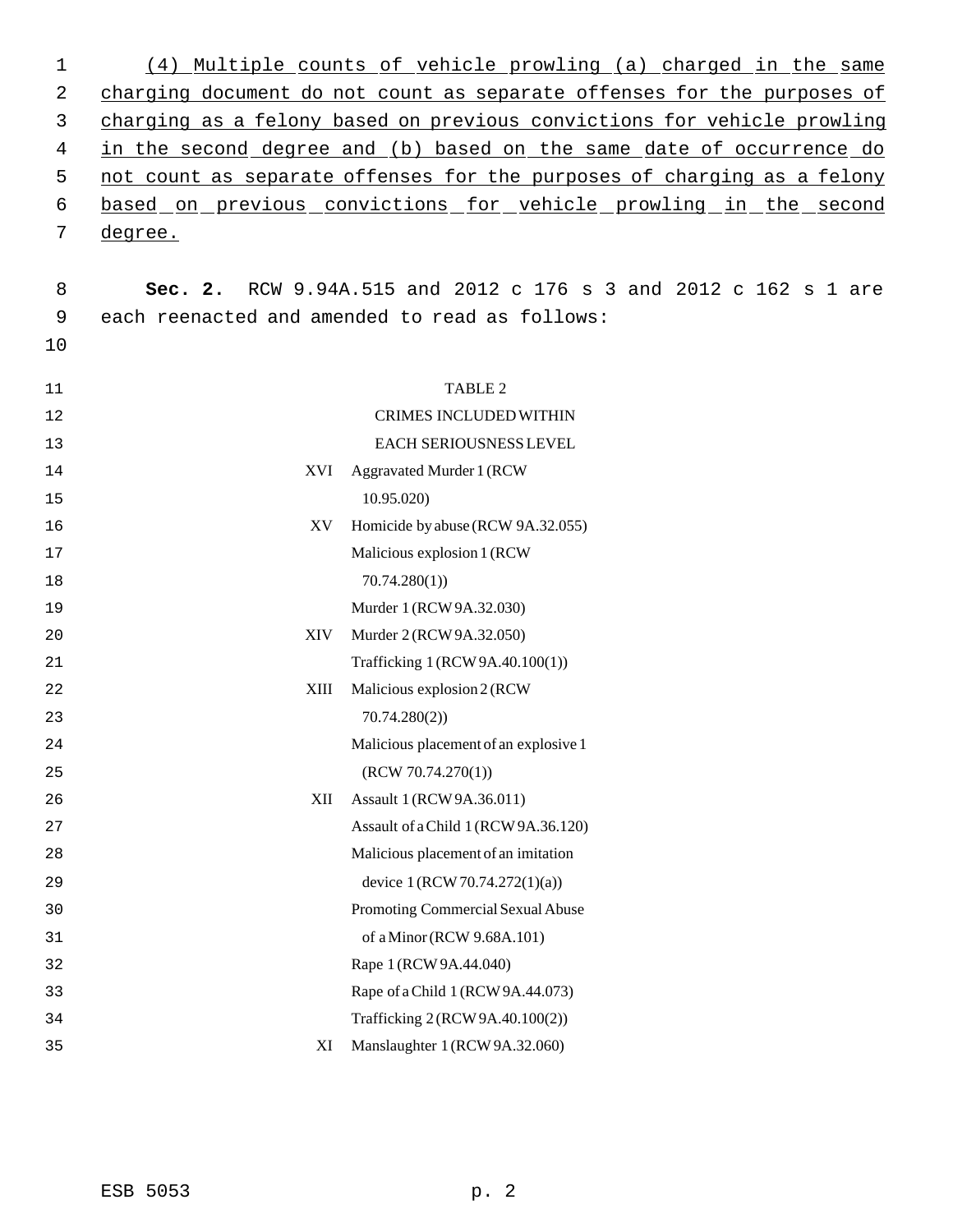| 1              |             | Rape 2 (RCW 9A.44.050)                |
|----------------|-------------|---------------------------------------|
| $\overline{2}$ |             | Rape of a Child 2 (RCW 9A.44.076)     |
| 3              |             | Vehicular Homicide, by being under    |
| 4              |             | the influence of intoxicating liquor  |
| 5              |             | or any drug (RCW 46.61.520)           |
| 6              | X           | Child Molestation 1 (RCW 9A.44.083)   |
| 7              |             | Criminal Mistreatment 1 (RCW          |
| 8              |             | 9A.42.020)                            |
| 9              |             | Indecent Liberties (with forcible     |
| 10             |             | compulsion) (RCW                      |
| 11             |             | 9A.44.100(1)(a)                       |
| 12             |             | Kidnapping 1 (RCW 9A.40.020)          |
| 13             |             | Leading Organized Crime (RCW          |
| 14             |             | 9A.82.060(1)(a)                       |
| 15             |             | Malicious explosion 3 (RCW            |
| 16             |             | 70.74.280(3)                          |
| 17             |             | Sexually Violent Predator Escape      |
| 18             |             | (RCW 9A.76.115)                       |
| 19             | IX          | Abandonment of Dependent Person 1     |
| 20             |             | (RCW 9A.42.060)                       |
| 21             |             | Assault of a Child 2 (RCW 9A.36.130)  |
| 22             |             | Explosive devices prohibited (RCW     |
| 23             |             | 70.74.180)                            |
| 24             |             | Hit and Run--Death (RCW               |
| 25             |             | 46.52.020(4)(a)                       |
| 26             |             | Homicide by Watercraft, by being      |
| 27             |             | under the influence of intoxicating   |
| 28             |             | liquor or any drug (RCW               |
| 29             |             | 79A.60.050)                           |
| 30             |             | Inciting Criminal Profiteering (RCW   |
| 31             |             | 9A.82.060(1)(b)                       |
| 32             |             | Malicious placement of an explosive 2 |
| 33             |             | (RCW 70.74.270(2))                    |
| 34             |             | Robbery 1 (RCW 9A.56.200)             |
| 35             |             | Sexual Exploitation (RCW 9.68A.040)   |
| 36             | <b>VIII</b> | Arson 1 (RCW 9A.48.020)               |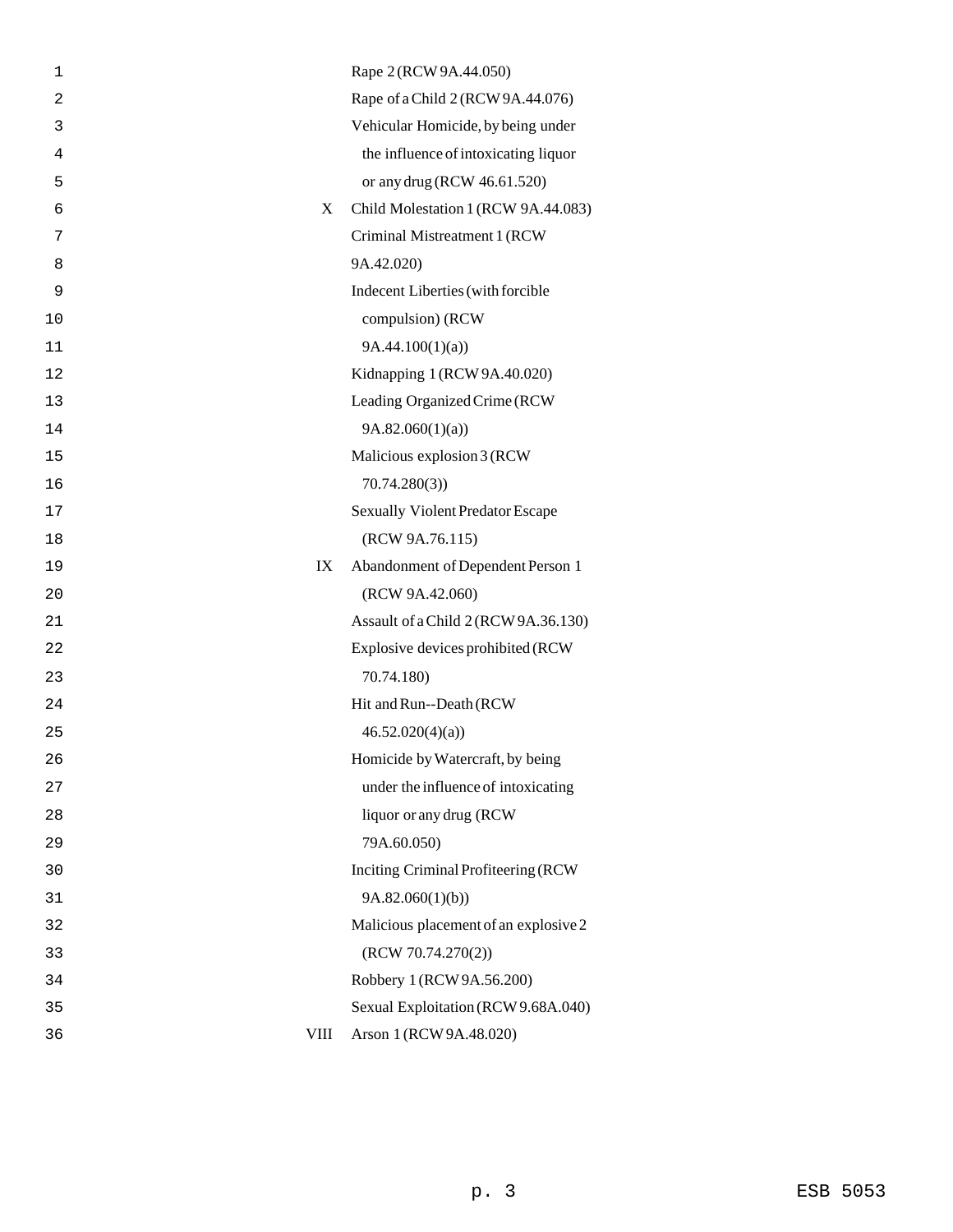| 1              |     | Commercial Sexual Abuse of a Minor     |
|----------------|-----|----------------------------------------|
| $\overline{2}$ |     | (RCW 9.68A.100)                        |
| 3              |     | Homicide by Watercraft, by the         |
| 4              |     | operation of any vessel in a           |
| 5              |     | reckless manner (RCW                   |
| 6              |     | 79A.60.050)                            |
| 7              |     | Manslaughter 2 (RCW 9A.32.070)         |
| 8              |     | Promoting Prostitution 1 (RCW          |
| 9              |     | 9A.88.070)                             |
| 10             |     | Theft of Ammonia (RCW 69.55.010)       |
| 11             |     | Vehicular Homicide, by the operation   |
| 12             |     | of any vehicle in a reckless manner    |
| 13             |     | (RCW 46.61.520)                        |
| 14             | VII | Burglary 1 (RCW 9A.52.020)             |
| 15             |     | Child Molestation 2 (RCW 9A.44.086)    |
| 16             |     | Civil Disorder Training (RCW           |
| 17             |     | 9A.48.120)                             |
| 18             |     | Dealing in depictions of minor engaged |
| 19             |     | in sexually explicit conduct 1         |
| 20             |     | (RCW 9.68A.050(1))                     |
| 21             |     | Drive-by Shooting (RCW 9A.36.045)      |
| 22             |     | Homicide by Watercraft, by disregard   |
| 23             |     | for the safety of others (RCW          |
| 24             |     | 79A.60.050)                            |
| 25             |     | Indecent Liberties (without forcible   |
| 26             |     | compulsion) (RCW 9A.44.100(1)          |
| 27             |     | $(b)$ and $(c)$ )                      |
| 28             |     | Introducing Contraband 1 (RCW          |
| 29             |     | 9A.76.140)                             |
| 30             |     | Malicious placement of an explosive 3  |
| 31             |     | (RCW 70.74.270(3))                     |
| 32             |     | Negligently Causing Death By Use of a  |
| 33             |     | Signal Preemption Device (RCW          |
| 34             |     | 46.37.675)                             |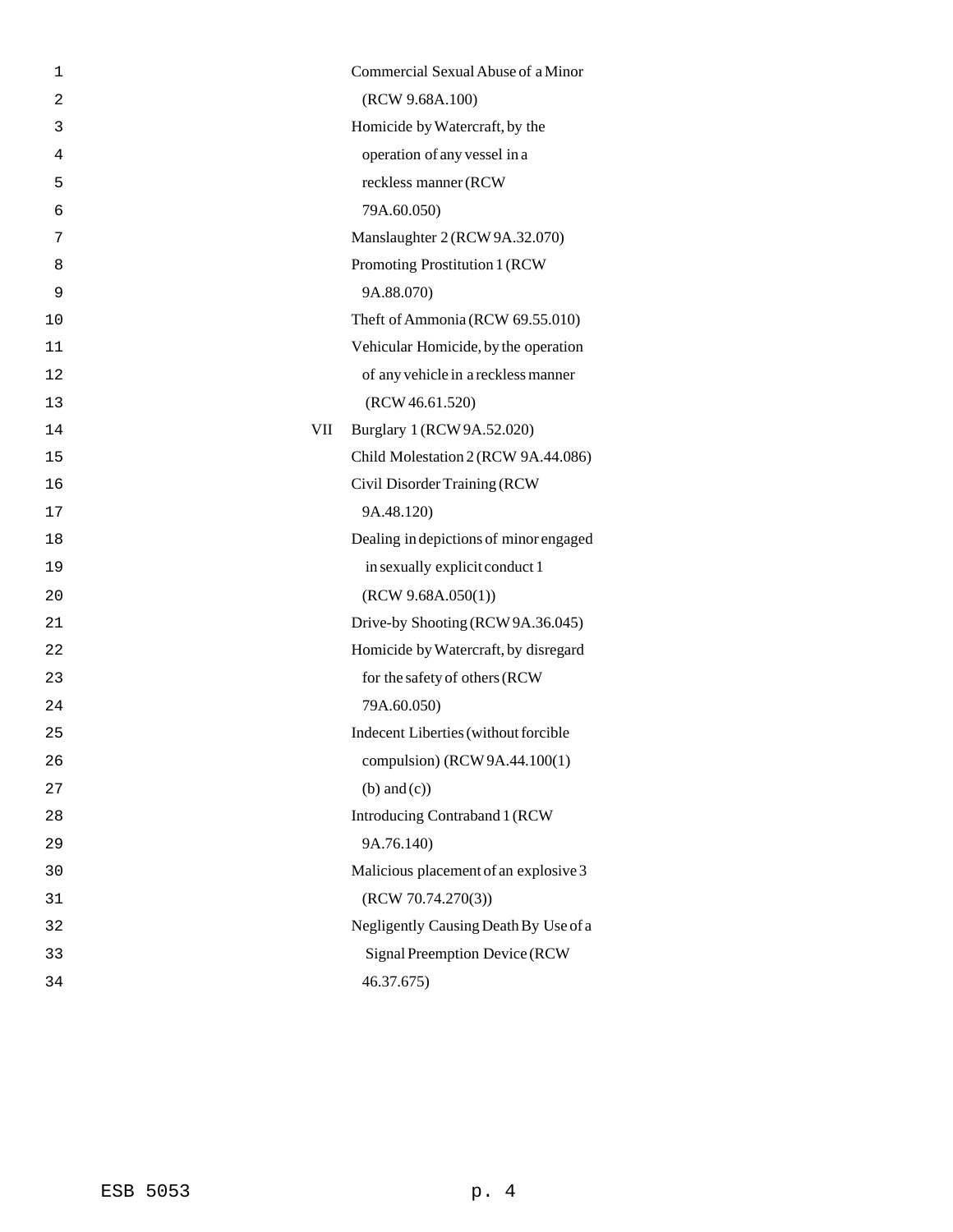| $\mathbf 1$    |    | Sending, bringing into state depictions |
|----------------|----|-----------------------------------------|
| $\overline{c}$ |    | of minor engaged in sexually            |
| 3              |    | explicit conduct 1 (RCW                 |
| 4              |    | 9.68A.060(1)                            |
| 5              |    | Unlawful Possession of a Firearm in     |
| 6              |    | the first degree (RCW $9.41.040(1)$ )   |
| 7              |    | Use of a Machine Gun in Commission      |
| 8              |    | of a Felony (RCW 9.41.225)              |
| 9              |    | Vehicular Homicide, by disregard for    |
| 10             |    | the safety of others (RCW               |
| 11             |    | 46.61.520                               |
| 12             | VI | Bail Jumping with Murder 1 (RCW         |
| 13             |    | 9A.76.170(3)(a)                         |
| 14             |    | Bribery (RCW 9A.68.010)                 |
| 15             |    | Incest $1 (RCW 9A.64.020(1))$           |
| 16             |    | Intimidating a Judge (RCW 9A.72.160)    |
| 17             |    | Intimidating a Juror/Witness (RCW       |
| 18             |    | 9A.72.110, 9A.72.130)                   |
| 19             |    | Malicious placement of an imitation     |
| 20             |    | device 2 (RCW 70.74.272(1)(b))          |
| 21             |    | Possession of Depictions of a Minor     |
| 22             |    | <b>Engaged in Sexually Explicit</b>     |
| 23             |    | Conduct 1 (RCW 9.68A.070(1))            |
| 24             |    | Rape of a Child 3 (RCW 9A.44.079)       |
| 25             |    | Theft of a Firearm (RCW 9A.56.300)      |
| 26             |    | Unlawful Storage of Ammonia (RCW        |
| 27             |    | 69.55.020)                              |
| 28             | V  | Abandonment of Dependent Person 2       |
| 29             |    | (RCW 9A.42.070)                         |
| 30             |    | Advancing money or property for         |
| 31             |    | extortionate extension of credit        |
| 32             |    | (RCW 9A.82.030)                         |
| 33             |    | Bail Jumping with class A Felony        |
| 34             |    | (RCW 9A.76.170(3)(b))                   |
| 35             |    | Child Molestation 3 (RCW 9A.44.089)     |
| 36             |    | Criminal Mistreatment 2 (RCW            |
| 37             |    | 9A.42.030)                              |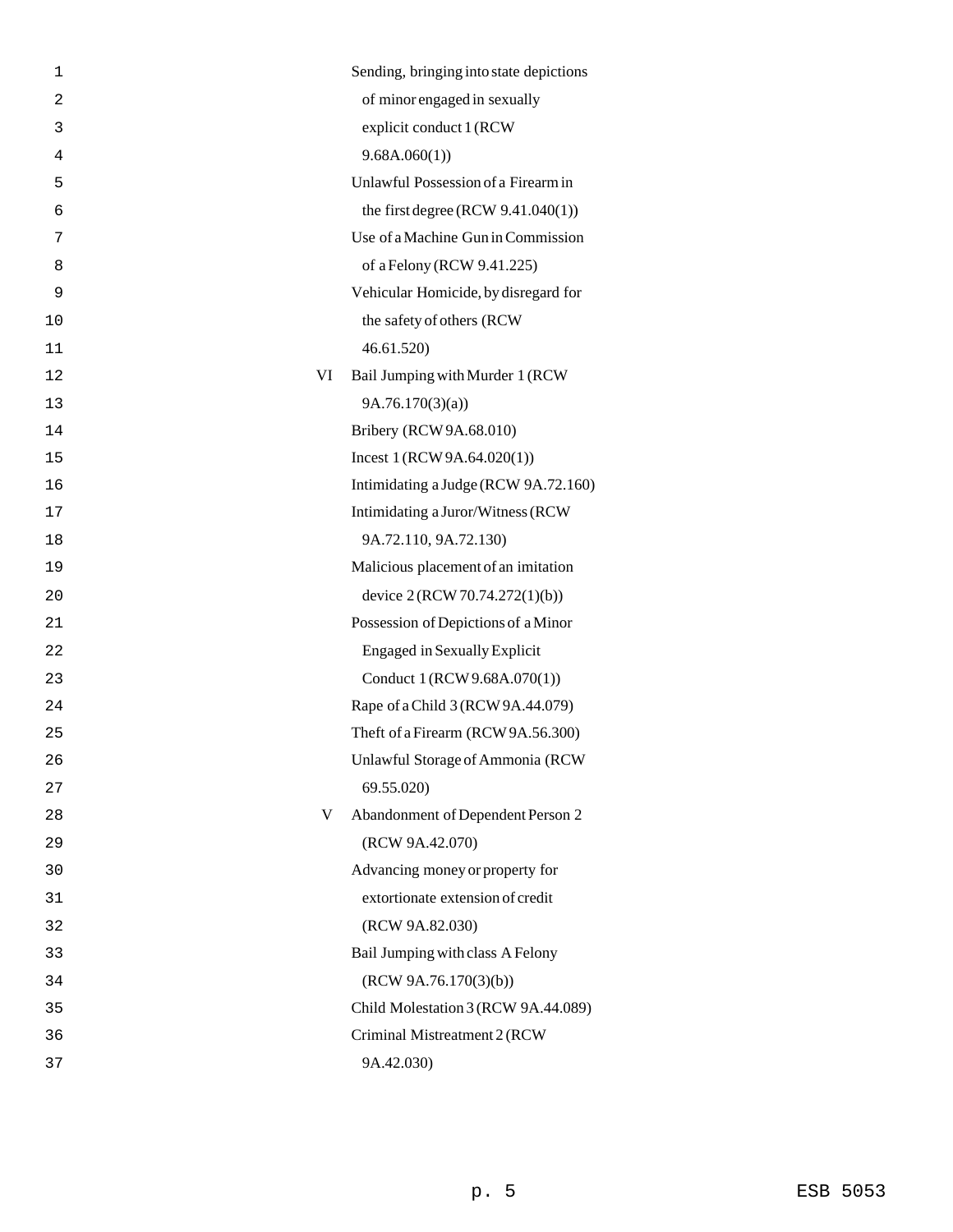| 1              | Custodial Sexual Misconduct 1 (RCW      |
|----------------|-----------------------------------------|
| $\overline{2}$ | 9A.44.160)                              |
| 3              | Dealing in Depictions of Minor          |
| 4              | <b>Engaged in Sexually Explicit</b>     |
| 5              | Conduct 2 (RCW 9.68A.050(2))            |
| 6              | Domestic Violence Court Order           |
| 7              | Violation (RCW 10.99.040,               |
| 8              | 10.99.050, 26.09.300, 26.10.220,        |
| 9              | 26.26.138, 26.50.110, 26.52.070,        |
| 10             | or 74.34.145)                           |
| 11             | Driving While Under the Influence       |
| 12             | (RCW 46.61.502(6))                      |
| 13             | Extortion 1 (RCW 9A.56.120)             |
| 14             | Extortionate Extension of Credit (RCW   |
| 15             | 9A.82.020)                              |
| 16             | <b>Extortionate Means to Collect</b>    |
| 17             | Extensions of Credit (RCW               |
| 18             | 9A.82.040)                              |
| 19             | Incest $2 (RCW 9A.64.020(2))$           |
| 20             | Kidnapping 2 (RCW 9A.40.030)            |
| 21             | Perjury 1 (RCW 9A.72.020)               |
| 22             | Persistent prison misbehavior (RCW      |
| 23             | 9.94.070)                               |
| 24             | Physical Control of a Vehicle While     |
| 25             | Under the Influence (RCW                |
| 26             | 46.61.504(6)                            |
| 27             | Possession of a Stolen Firearm (RCW     |
| 28             | 9A.56.310)                              |
| 29             | Rape 3 (RCW 9A.44.060)                  |
| 30             | Rendering Criminal Assistance 1         |
| 31             | (RCW 9A.76.070)                         |
| 32             | Sending, Bringing into State Depictions |
| 33             | of Minor Engaged in Sexually            |
| 34             | Explicit Conduct 2 (RCW                 |
| 35             | 9.68A.060(2))                           |
| 36             | Sexual Misconduct with a Minor 1        |
| 37             | (RCW 9A.44.093)                         |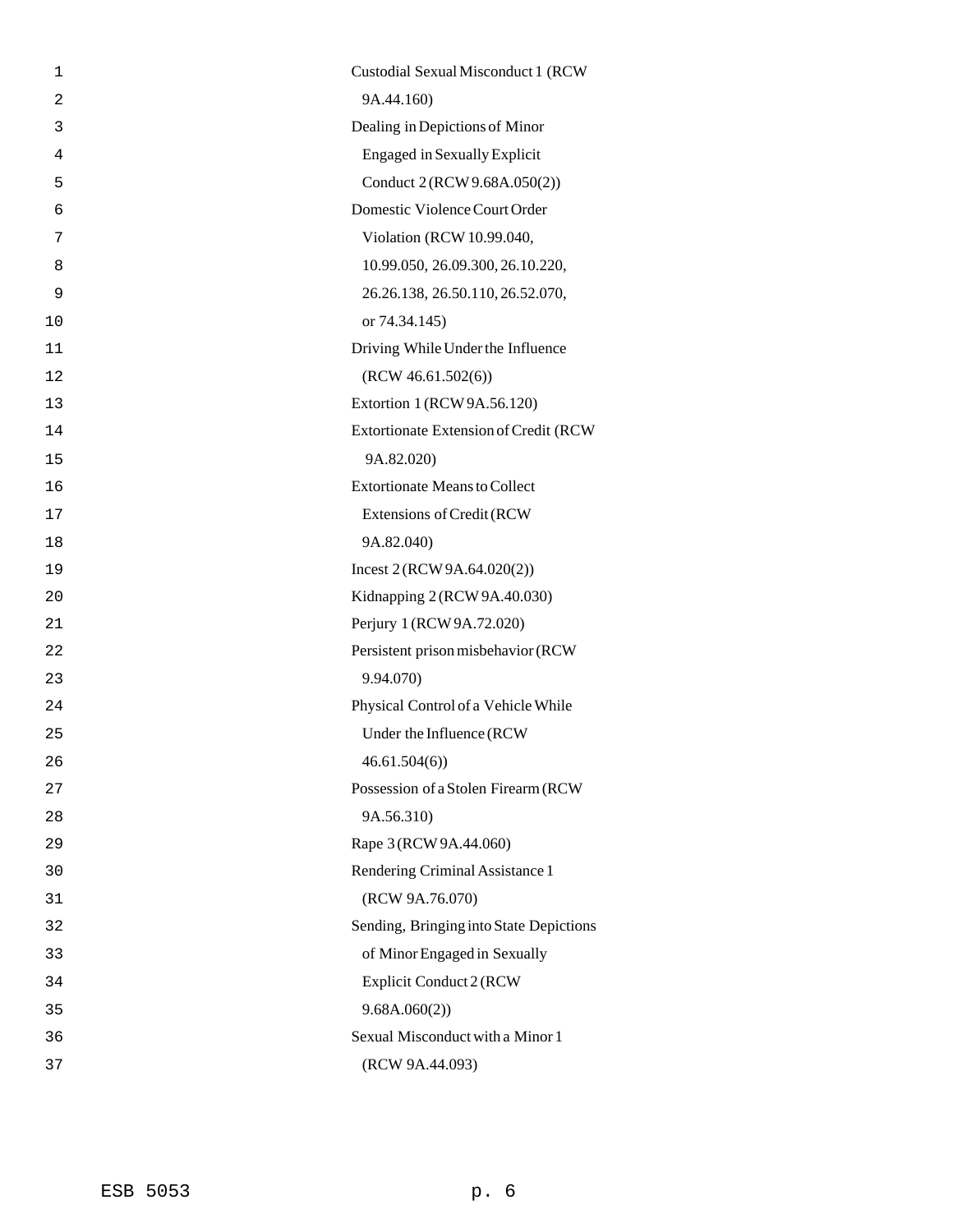| 1  |    | <b>Sexually Violating Human Remains</b> |
|----|----|-----------------------------------------|
| 2  |    | (RCW 9A.44.105)                         |
| 3  |    | Stalking (RCW 9A.46.110)                |
| 4  |    | Taking Motor Vehicle Without            |
| 5  |    | Permission 1 (RCW 9A.56.070)            |
| 6  |    | Vehicle Prowling 2 (third or            |
| 7  |    | subsequent offense) (RCW                |
| 8  |    | 9A.52.100(3)                            |
| 9  | IV | Arson 2 (RCW 9A.48.030)                 |
| 10 |    | Assault 2 (RCW 9A.36.021)               |
| 11 |    | Assault 3 (of a Peace Officer with a    |
| 12 |    | Projectile Stun Gun) (RCW               |
| 13 |    | 9A.36.031(1)(h)                         |
| 14 |    | Assault by Watercraft (RCW              |
| 15 |    | 79A.60.060)                             |
| 16 |    | Bribing a Witness/Bribe Received by     |
| 17 |    | Witness (RCW 9A.72.090,                 |
| 18 |    | 9A.72.100)                              |
| 19 |    | Cheating 1 (RCW 9.46.1961)              |
| 20 |    | Commercial Bribery (RCW 9A.68.060)      |
| 21 |    | Counterfeiting (RCW 9.16.035(4))        |
| 22 |    | Endangerment with a Controlled          |
| 23 |    | Substance (RCW 9A.42.100)               |
| 24 |    | Escape 1 (RCW 9A.76.110)                |
| 25 |    | Hit and Run--Injury (RCW                |
| 26 |    | 46.52.020(4)(b)                         |
| 27 |    | Hit and Run with Vessel--Injury         |
| 28 |    | Accident (RCW 79A.60.200(3))            |
| 29 |    | Identity Theft 1 (RCW 9.35.020(2))      |
| 30 |    | Indecent Exposure to Person Under       |
| 31 |    | Age Fourteen (subsequent sex            |
| 32 |    | offense) (RCW 9A.88.010)                |
| 33 |    | Influencing Outcome of Sporting Event   |
| 34 |    | (RCW 9A.82.070)                         |
| 35 |    | Malicious Harassment (RCW               |
| 36 |    | 9A.36.080)                              |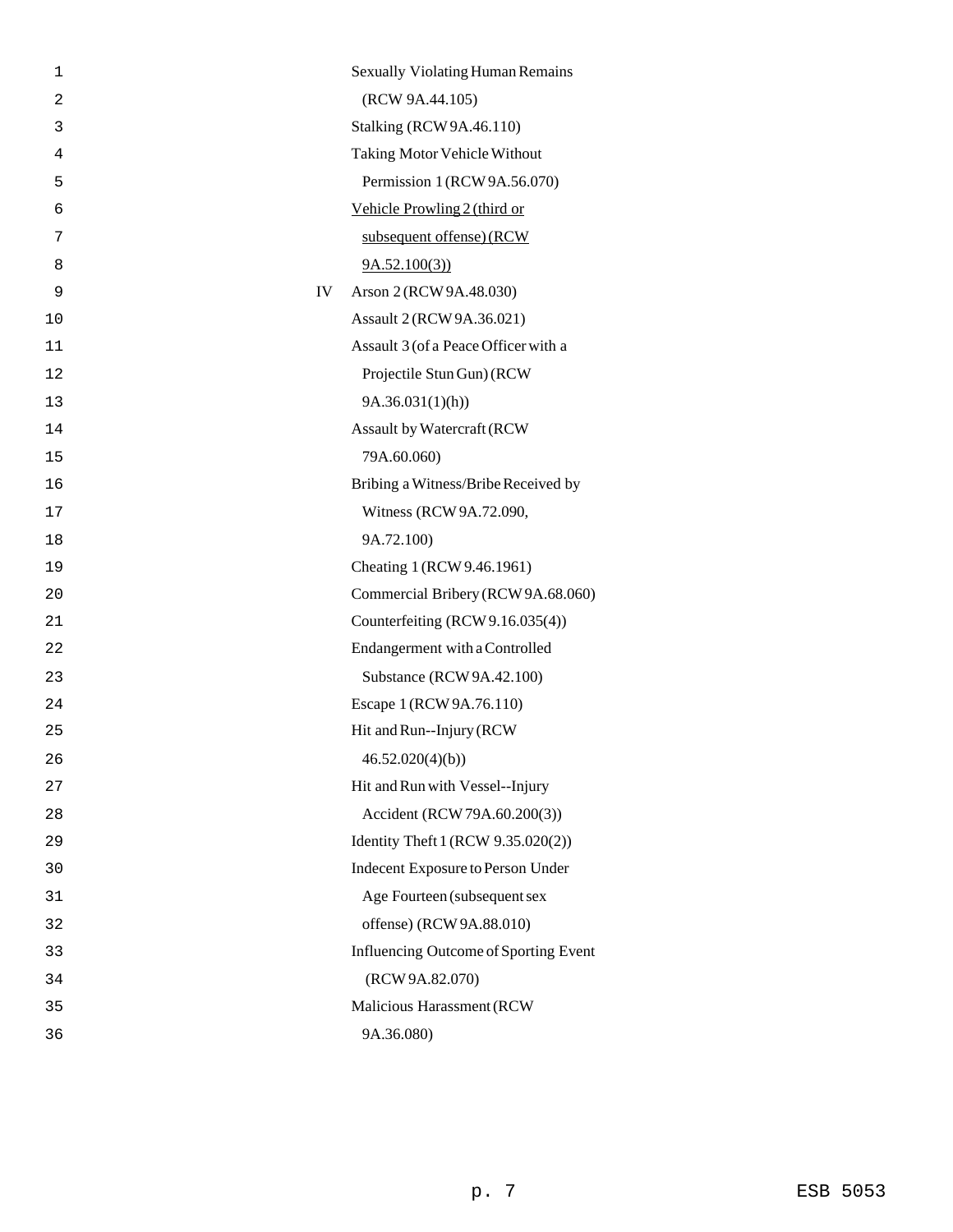| 1  | Possession of Depictions of a Minor    |
|----|----------------------------------------|
| 2  | <b>Engaged in Sexually Explicit</b>    |
| 3  | Conduct 2 (RCW 9.68A.070(2))           |
| 4  | <b>Residential Burglary (RCW)</b>      |
| 5  | 9A.52.025)                             |
| 6  | Robbery 2 (RCW 9A.56.210)              |
| 7  | Theft of Livestock 1 (RCW 9A.56.080)   |
| 8  | Threats to Bomb (RCW 9.61.160)         |
| 9  | Trafficking in Stolen Property 1 (RCW  |
| 10 | 9A.82.050)                             |
| 11 | Unlawful factoring of a credit card or |
| 12 | payment card transaction (RCW          |
| 13 | 9A.56.290(4)(b)                        |
| 14 | Unlawful transaction of health         |
| 15 | coverage as a health care service      |
| 16 | contractor (RCW 48.44.016(3))          |
| 17 | Unlawful transaction of health         |
| 18 | coverage as a health maintenance       |
| 19 | organization (RCW 48.46.033(3))        |
| 20 | Unlawful transaction of insurance      |
| 21 | business (RCW 48.15.023(3))            |
| 22 | Unlicensed practice as an insurance    |
| 23 | professional (RCW $48.17.063(2)$ )     |
| 24 | Use of Proceeds of Criminal            |
| 25 | Profiteering (RCW 9A.82.080(1)         |
| 26 | and $(2)$ )                            |
| 27 | Vehicular Assault, by being under the  |
| 28 | influence of intoxicating liquor or    |
| 29 | any drug, or by the operation or       |
| 30 | driving of a vehicle in a reckless     |
| 31 | manner (RCW 46.61.522)                 |
| 32 | Viewing of Depictions of a Minor       |
| 33 | <b>Engaged in Sexually Explicit</b>    |
| 34 | Conduct 1 (RCW 9.68A.075(1))           |
| 35 | Willful Failure to Return from         |
|    |                                        |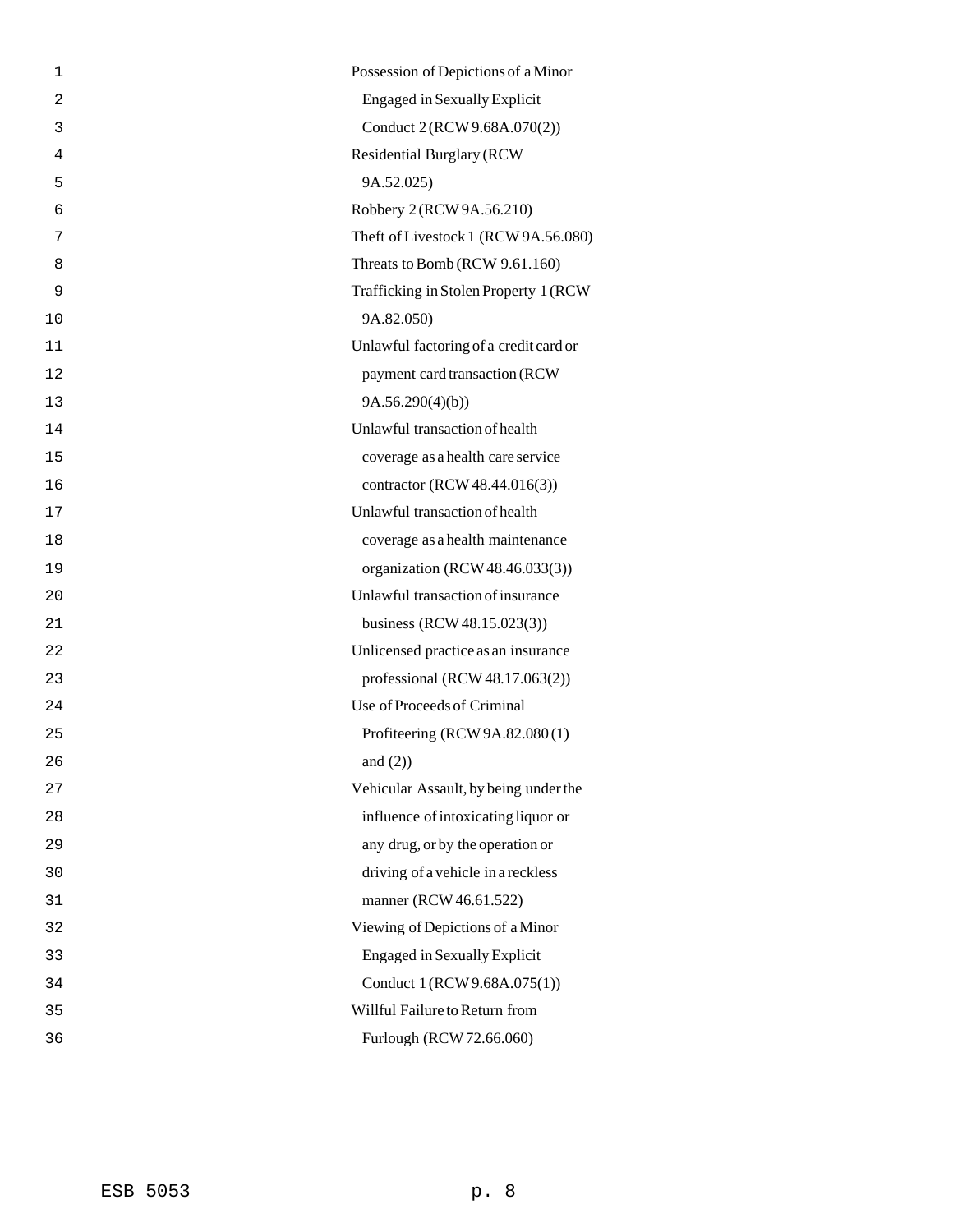| 1              | $\rm III$ | Animal Cruelty 1 (Sexual Conduct or           |
|----------------|-----------|-----------------------------------------------|
| $\overline{2}$ |           | Contact) (RCW 16.52.205(3))                   |
| 3              |           | Assault 3 (Except Assault 3 of a Peace        |
| 4              |           | Officer With a Projectile Stun                |
| 5              |           | Gun) (RCW 9A.36.031 except                    |
| 6              |           | subsection $(1)(h)$ )                         |
| 7              |           | Assault of a Child 3 (RCW 9A.36.140)          |
| 8              |           | Bail Jumping with class B or C Felony         |
| 9              |           | (RCW 9A.76.170(3)(c))                         |
| 10             |           | Burglary 2 (RCW 9A.52.030)                    |
| 11             |           | Communication with a Minor for                |
| 12             |           | <b>Immoral Purposes (RCW)</b>                 |
| 13             |           | 9.68A.090)                                    |
| 14             |           | Criminal Gang Intimidation (RCW               |
| 15             |           | 9A.46.120)                                    |
| 16             |           | Custodial Assault (RCW 9A.36.100)             |
| 17             |           | Cyberstalking (subsequent conviction          |
| 18             |           | or threat of death) (RCW                      |
| 19             |           | 9.61.260(3)                                   |
| 20             |           | Escape 2 (RCW 9A.76.120)                      |
| 21             |           | Extortion 2 (RCW 9A.56.130)                   |
| 22             |           | Harassment (RCW 9A.46.020)                    |
| 23             |           | Intimidating a Public Servant (RCW            |
| 24             |           | 9A.76.180)                                    |
| 25             |           | Introducing Contraband 2 (RCW                 |
| 26             |           | 9A.76.150)                                    |
| 27             |           | Malicious Injury to Railroad Property         |
| 28             |           | (RCW 81.60.070)                               |
| 29             |           | Mortgage Fraud (RCW 19.144.080)               |
| 30             |           | <b>Negligently Causing Substantial Bodily</b> |
| 31             |           | Harm By Use of a Signal                       |
| 32             |           | Preemption Device (RCW                        |
| 33             |           | 46.37.674)                                    |
| 34             |           | Organized Retail Theft 1 (RCW                 |
| 35             |           | 9A.56.350(2)                                  |
| 36             |           | Perjury 2 (RCW 9A.72.030)                     |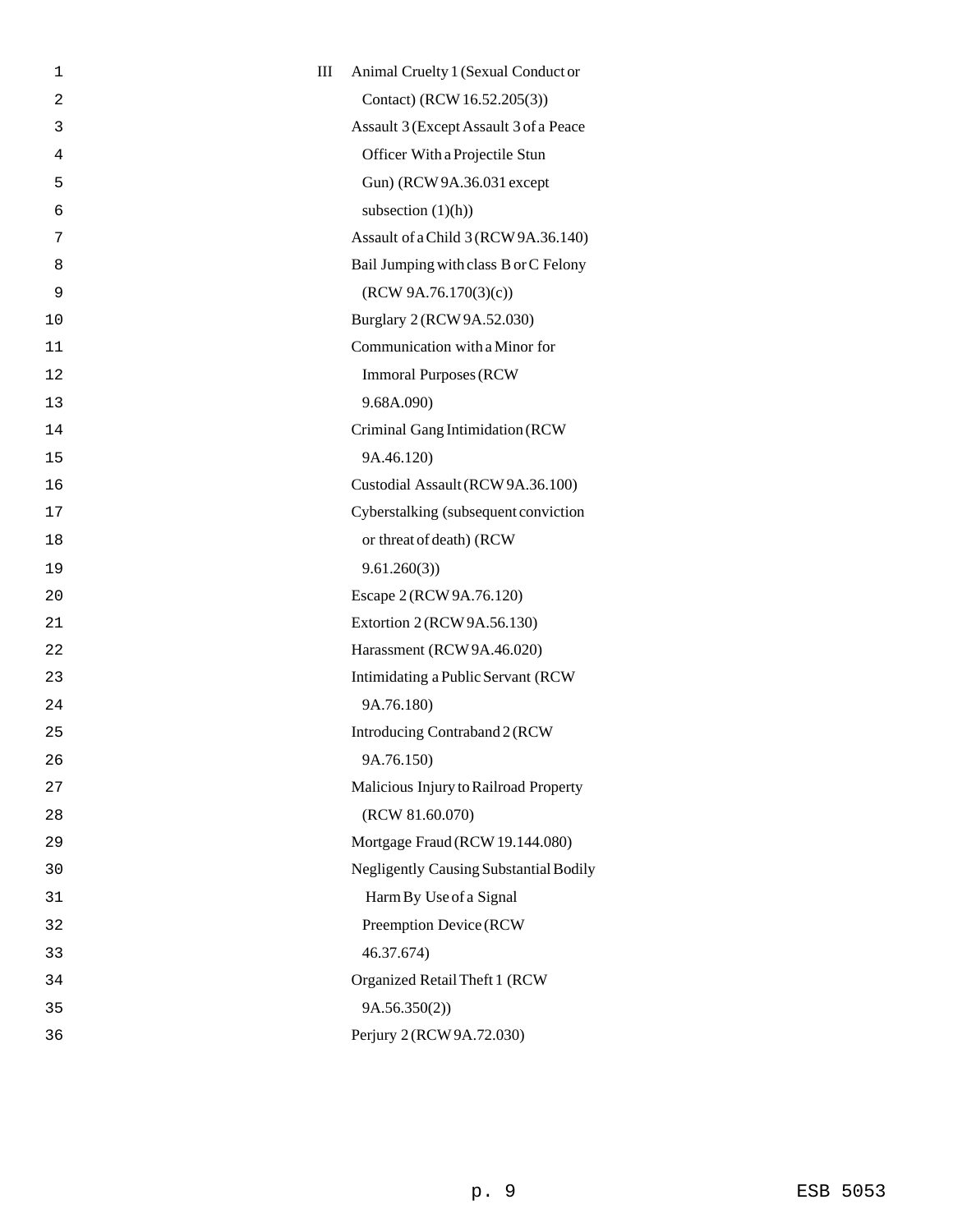| $\mathbf{1}$   | Possession of Incendiary Device (RCW     |
|----------------|------------------------------------------|
| $\overline{2}$ | 9.40.120)                                |
| 3              | Possession of Machine Gun or Short-      |
| 4              | Barreled Shotgun or Rifle (RCW           |
| 5              | 9.41.190)                                |
| 6              | Promoting Prostitution 2 (RCW            |
| 7              | 9A.88.080)                               |
| 8              | Retail Theft with Extenuating            |
| 9              | Circumstances 1 (RCW                     |
| 10             | 9A.56.360(2)                             |
| 11             | Securities Act violation (RCW            |
| 12             | 21.20.400)                               |
| 13             | Tampering with a Witness (RCW            |
| 14             | 9A.72.120)                               |
| 15             | Telephone Harassment (subsequent         |
| 16             | conviction or threat of death)           |
| 17             | (RCW 9.61.230(2))                        |
| 18             | Theft of Livestock 2 (RCW 9A.56.083)     |
| 19             | Theft with the Intent to Resell 1 (RCW   |
| 20             | 9A.56.340(2)                             |
| 21             | Trafficking in Stolen Property 2 (RCW    |
| 22             | 9A.82.055)                               |
| 23             | Unlawful Hunting of Big Game 1           |
| 24             | (RCW 77.15.410(3)(b))                    |
| 25             | Unlawful Imprisonment (RCW               |
| 26             | 9A.40.040)                               |
| 27             | Unlawful possession of firearm in the    |
| 28             | second degree $(RCW 9.41.040(2))$        |
| 29             | Unlawful Taking of Endangered Fish       |
| 30             | or Wildlife 1 (RCW                       |
| 31             | 77.15.120(3)(b)                          |
| 32             | Unlawful Trafficking in Fish, Shellfish, |
| 33             | or Wildlife 1 (RCW                       |
| 34             | 77.15.260(3)(b)                          |
| 35             | Unlawful Use of a Nondesignated          |
| 36             | Vessel (RCW 77.15.530(4))                |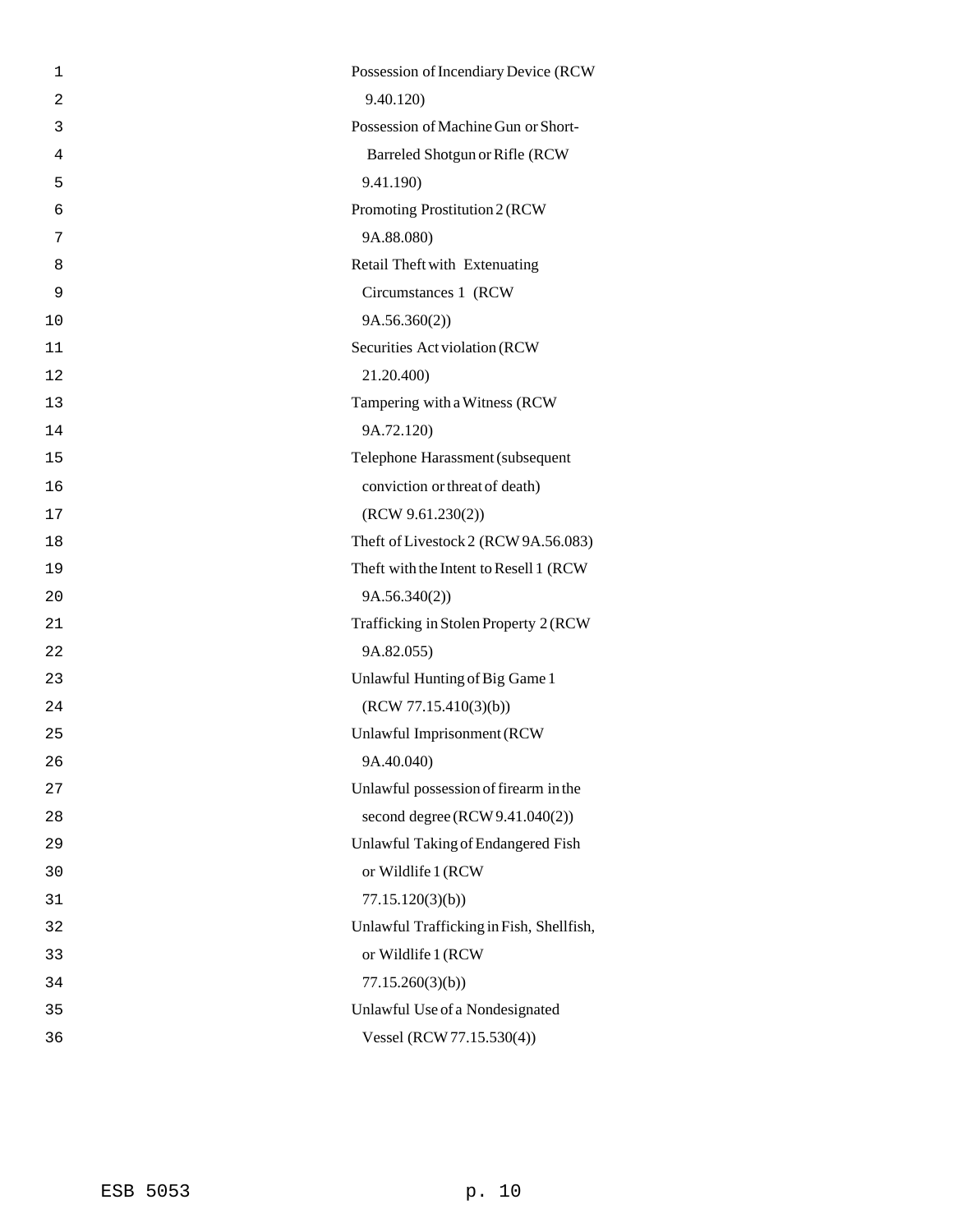| 1              |              | Vehicular Assault, by the operation or |
|----------------|--------------|----------------------------------------|
| $\overline{c}$ |              | driving of a vehicle with disregard    |
| 3              |              | for the safety of others (RCW          |
| 4              |              | 46.61.522                              |
| 5              |              | Willful Failure to Return from Work    |
| 6              |              | Release (RCW 72.65.070)                |
| 7              | $\mathbf{I}$ | Commercial Fishing Without a License   |
| 8              |              | 1 (RCW 77.15.500(3)(b))                |
| 9              |              | <b>Computer Trespass 1 (RCW)</b>       |
| 10             |              | 9A.52.110)                             |
| 11             |              | Counterfeiting (RCW 9.16.035(3))       |
| 12             |              | Engaging in Fish Dealing Activity      |
| 13             |              | Unlicensed 1 (RCW 77.15.620(3))        |
| 14             |              | <b>Escape from Community Custody</b>   |
| 15             |              | (RCW 72.09.310)                        |
| 16             |              | Failure to Register as a Sex Offender  |
| 17             |              | (second or subsequent offense)         |
| 18             |              | (RCW 9A.44.132)                        |
| 19             |              | Health Care False Claims (RCW          |
| 20             |              | 48.80.030)                             |
| 21             |              | Identity Theft 2 (RCW 9.35.020(3))     |
| 22             |              | <b>Improperly Obtaining Financial</b>  |
| 23             |              | Information (RCW 9.35.010)             |
| 24             |              | Malicious Mischief 1 (RCW              |
| 25             |              | 9A.48.070)                             |
| 26             |              | Organized Retail Theft 2 (RCW          |
| 27             |              | 9A.56.350(3)                           |
| 28             |              | Possession of Stolen Property 1 (RCW   |
| 29             |              | 9A.56.150)                             |
| 30             |              | Possession of a Stolen Vehicle (RCW    |
| 31             |              | 9A.56.068)                             |
| 32             |              | Retail Theft with Extenuating          |
| 33             |              | Circumstances 2 (RCW                   |
| 34             |              | 9A.56.360(3)                           |
| 35             |              | Theft 1 (RCW 9A.56.030)                |
| 36             |              | Theft of a Motor Vehicle (RCW          |
| 37             |              | 9A.56.065)                             |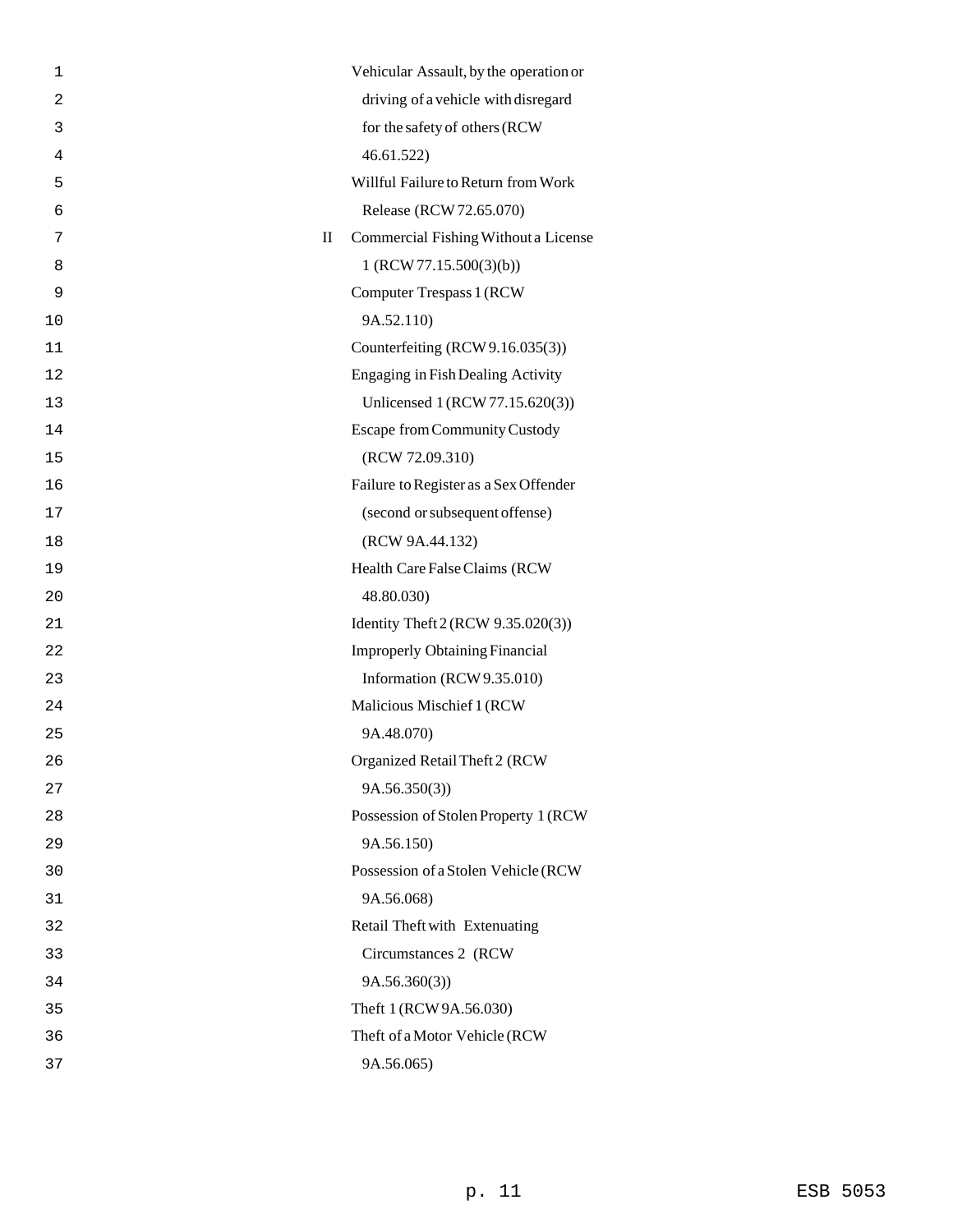| 1              | Theft of Rental, Leased, or Lease-         |
|----------------|--------------------------------------------|
| $\overline{2}$ | purchased Property (valued at one          |
| 3              | thousand five hundred dollars or           |
| 4              | more) (RCW 9A.56.096(5)(a))                |
| 5              | Theft with the Intent to Resell 2 (RCW     |
| 6              | 9A.56.340(3)                               |
| 7              | Trafficking in Insurance Claims (RCW       |
| 8              | 48.30A.015)                                |
| 9              | Unlawful factoring of a credit card or     |
| 10             | payment card transaction (RCW              |
| 11             | 9A.56.290(4)(a)                            |
| 12             | Unlawful Participation of Non-Indians      |
| 13             | in Indian Fishery (RCW                     |
| 14             | 77.15.570(2)                               |
| 15             | Unlawful Practice of Law (RCW              |
| 16             | 2.48.180)                                  |
| 17             | Unlicensed Practice of a Profession or     |
| 18             | Business (RCW 18.130.190(7))               |
| 19             | Unlawful Purchase or Use of a License      |
| 20             | (RCW 77.15.650(3)(b))                      |
| 21             | Unlawful Trafficking in Fish, Shellfish,   |
| 22             | or Wildlife 2 (RCW                         |
| 23             | 77.15.260(3)(a)                            |
| 24             | Voyeurism (RCW 9A.44.115)                  |
| 25             | Attempting to Elude a Pursuing Police<br>I |
| 26             | Vehicle (RCW 46.61.024)                    |
| 27             | False Verification for Welfare (RCW        |
| 28             | 74.08.055)                                 |
| 29             | Forgery (RCW 9A.60.020)                    |
| 30             | Fraudulent Creation or Revocation of a     |
| 31             | Mental Health Advance Directive            |
| 32             | (RCW 9A.60.060)                            |
| 33             | Malicious Mischief 2 (RCW                  |
| 34             | 9A.48.080)                                 |
| 35             | Mineral Trespass (RCW 78.44.330)           |
| 36             | Possession of Stolen Property 2 (RCW       |
| 37             | 9A.56.160)                                 |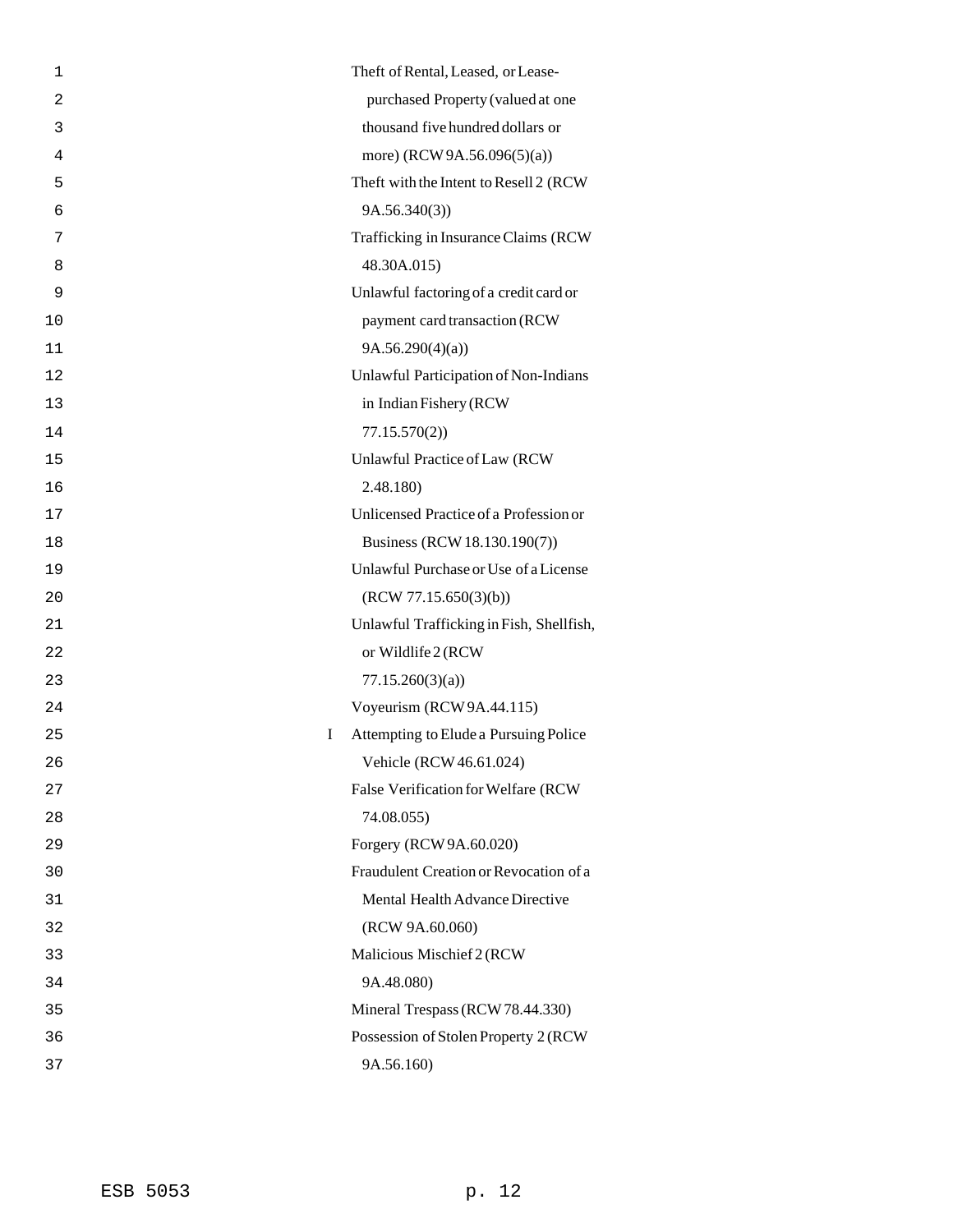| 1  | Reckless Burning 1 (RCW 9A.48.040)       |
|----|------------------------------------------|
| 2  | Spotlighting Big Game 1 (RCW             |
| 3  | 77.15.450(3)(b)                          |
| 4  | Suspension of Department Privileges 1    |
| 5  | (RCW 77.15.670(3)(b))                    |
| 6  | <b>Taking Motor Vehicle Without</b>      |
| 7  | Permission 2 (RCW 9A.56.075)             |
| 8  | Theft 2 (RCW 9A.56.040)                  |
| 9  | Theft of Rental, Leased, or Lease-       |
| 10 | purchased Property (valued at two        |
| 11 | hundred fifty dollars or more but        |
| 12 | less than one thousand five              |
| 13 | hundred dollars) (RCW                    |
| 14 | 9A.56.096(5)(b)                          |
| 15 | Transaction of insurance business        |
| 16 | beyond the scope of licensure            |
| 17 | (RCW 48.17.063)                          |
| 18 | Unlawful Fish and Shellfish Catch        |
| 19 | Accounting (RCW)                         |
| 20 | 77.15.630(3)(b)                          |
| 21 | Unlawful Issuance of Checks or Drafts    |
| 22 | (RCW 9A.56.060)                          |
| 23 | <b>Unlawful Possession of Fictitious</b> |
| 24 | Identification (RCW 9A.56.320)           |
| 25 | Unlawful Possession of Instruments of    |
| 26 | Financial Fraud (RCW 9A.56.320)          |
| 27 | <b>Unlawful Possession of Payment</b>    |
| 28 | Instruments (RCW 9A.56.320)              |
| 29 | Unlawful Possession of a Personal        |
| 30 | <b>Identification Device (RCW</b>        |
| 31 | 9A.56.320)                               |
| 32 | Unlawful Production of Payment           |
| 33 | Instruments (RCW 9A.56.320)              |
| 34 | Unlawful Release of Deleterious Exotic   |
| 35 | Wildlife (RCW 77.15.250(2)(b))           |
| 36 | Unlawful Trafficking in Food Stamps      |
| 37 | (RCW 9.91.142)                           |